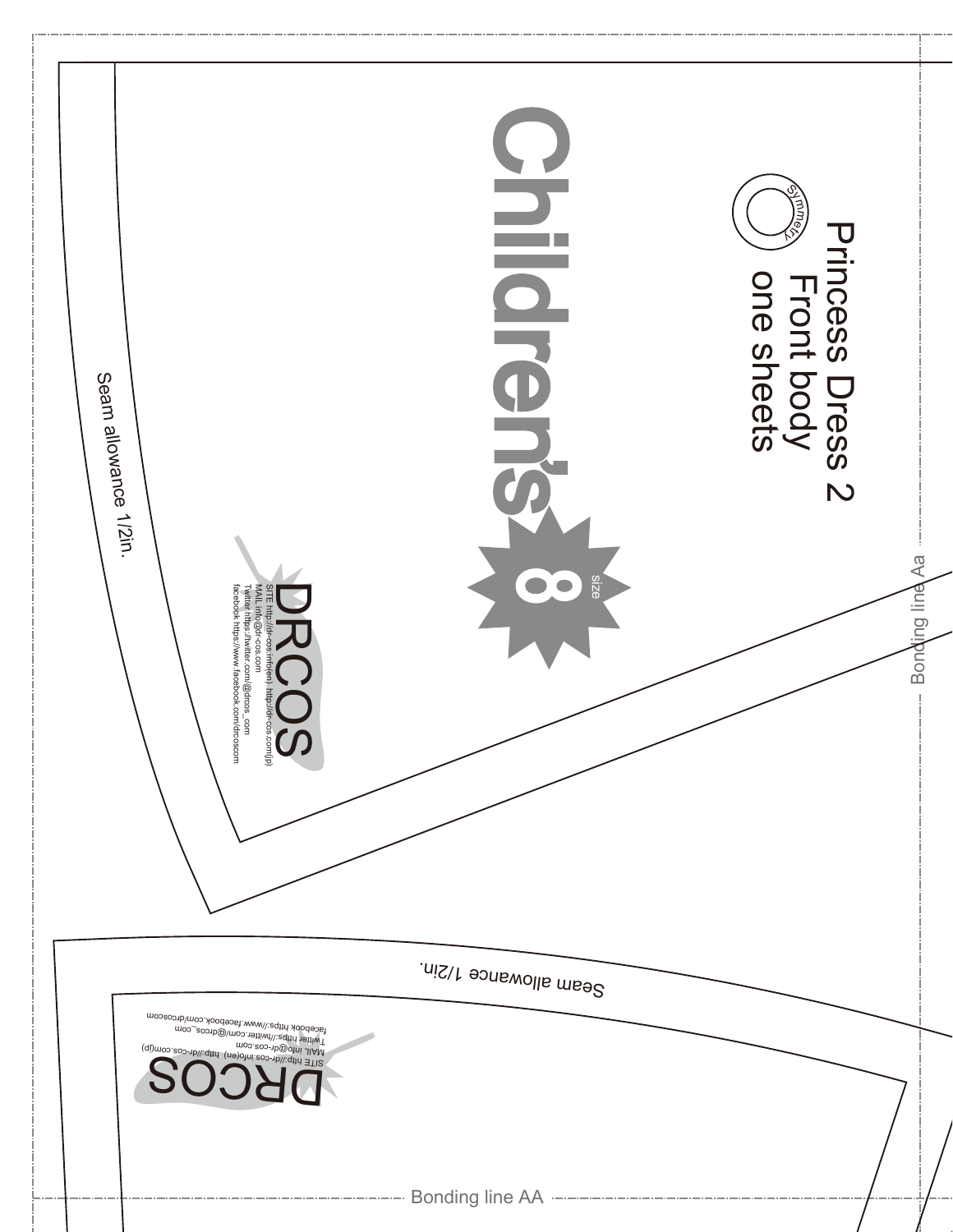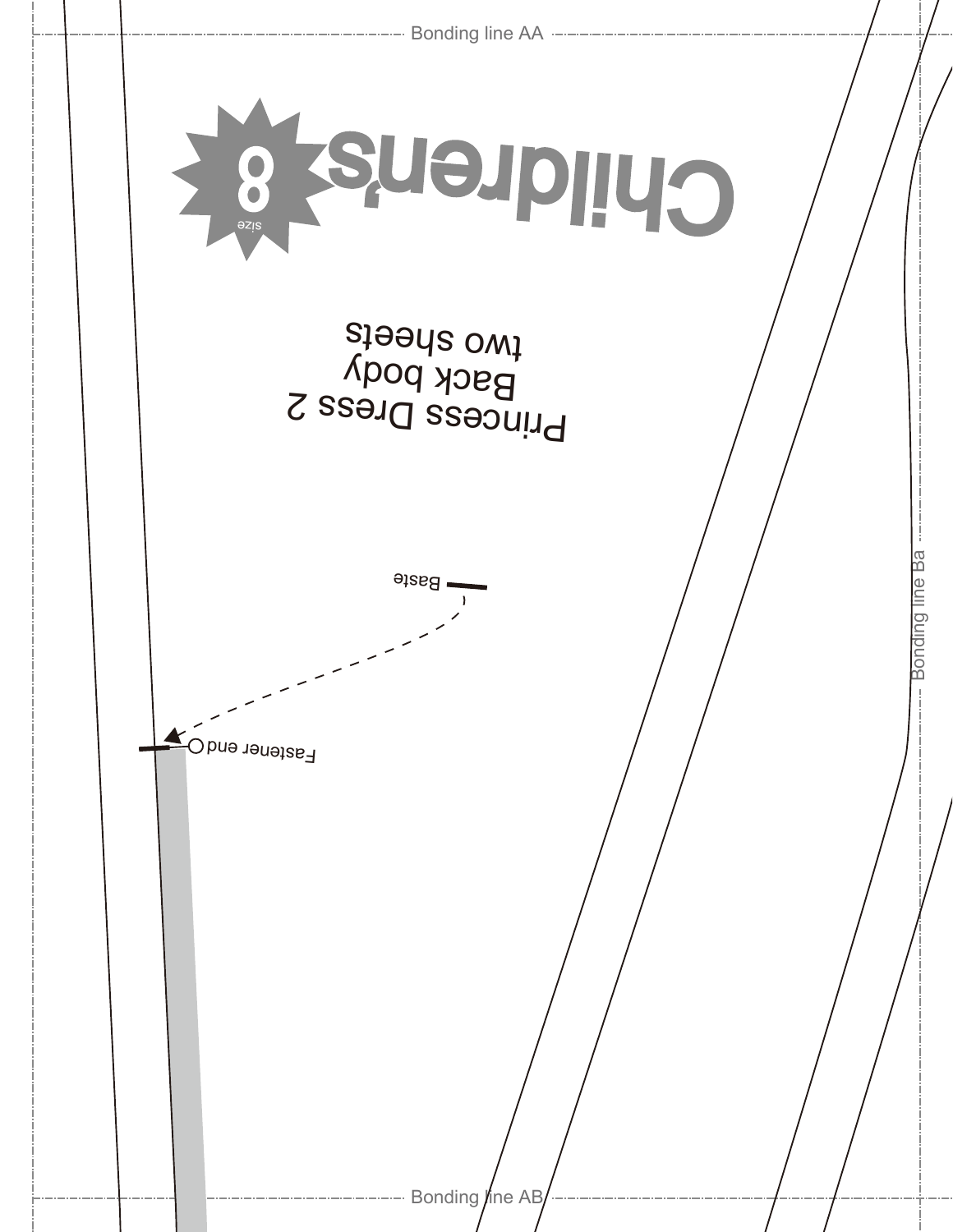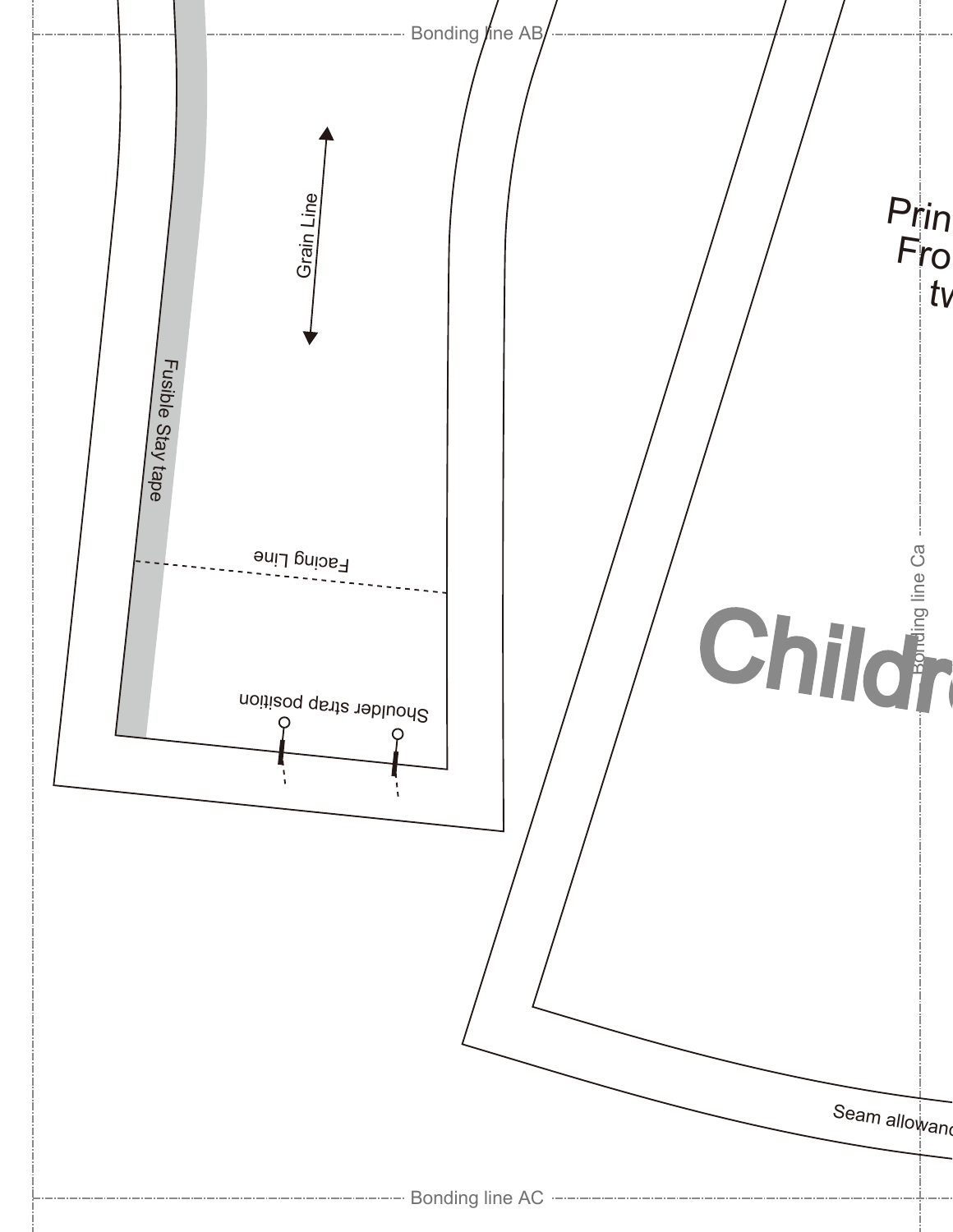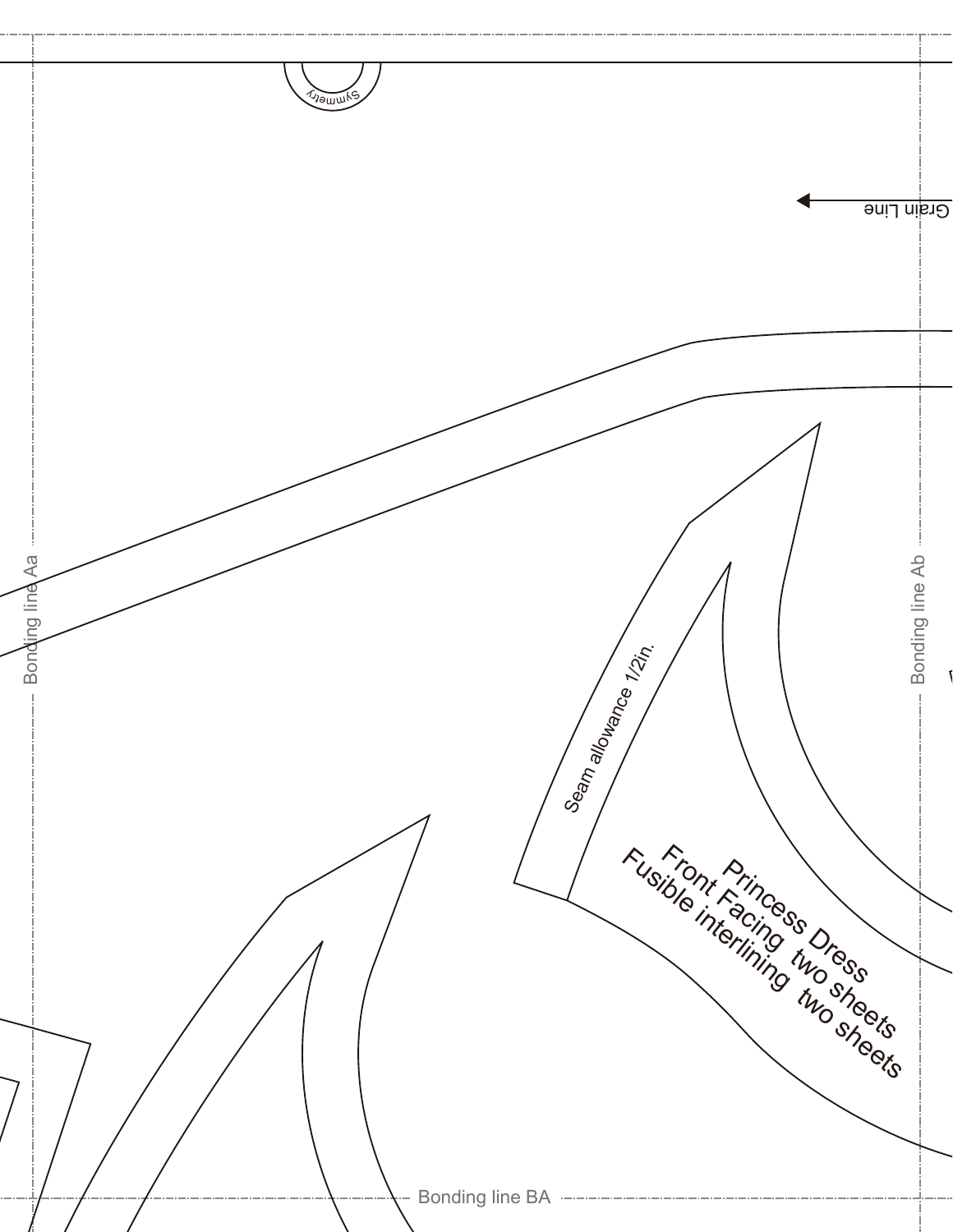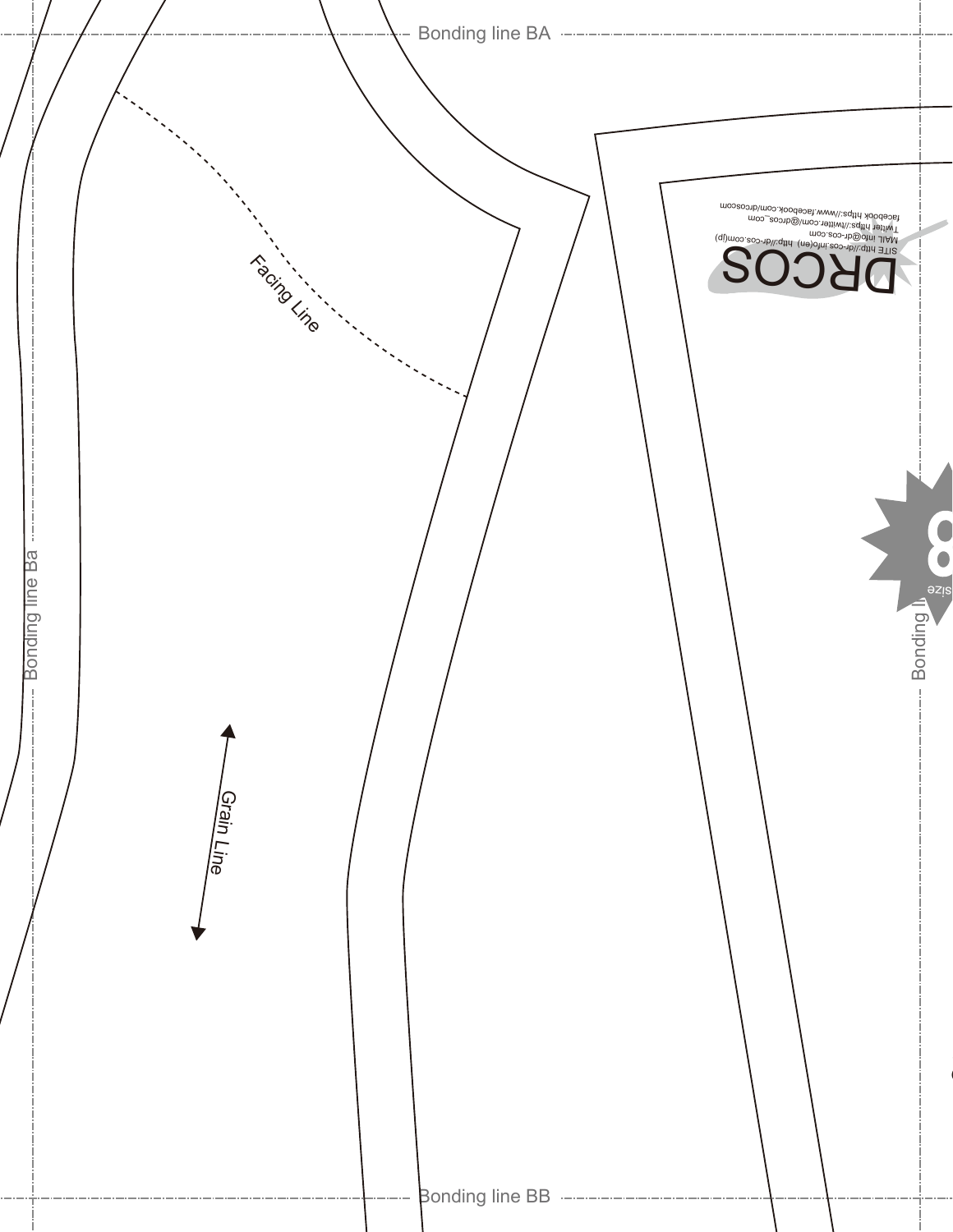| <b>Bonding line BB</b><br>$\cdots\cdots\cdots\cdots$                                                                                             |                 |
|--------------------------------------------------------------------------------------------------------------------------------------------------|-----------------|
|                                                                                                                                                  |                 |
| 4 6118202                                                                                                                                        | Bonding line Cb |
| COS<br>SITE http://dr-cos.info(en) http://dr-cos.com(jp)<br>Twitter https://twitter.com/@drcos_com<br>facebook https://www.facebook.com/drcoscom |                 |
|                                                                                                                                                  |                 |
|                                                                                                                                                  |                 |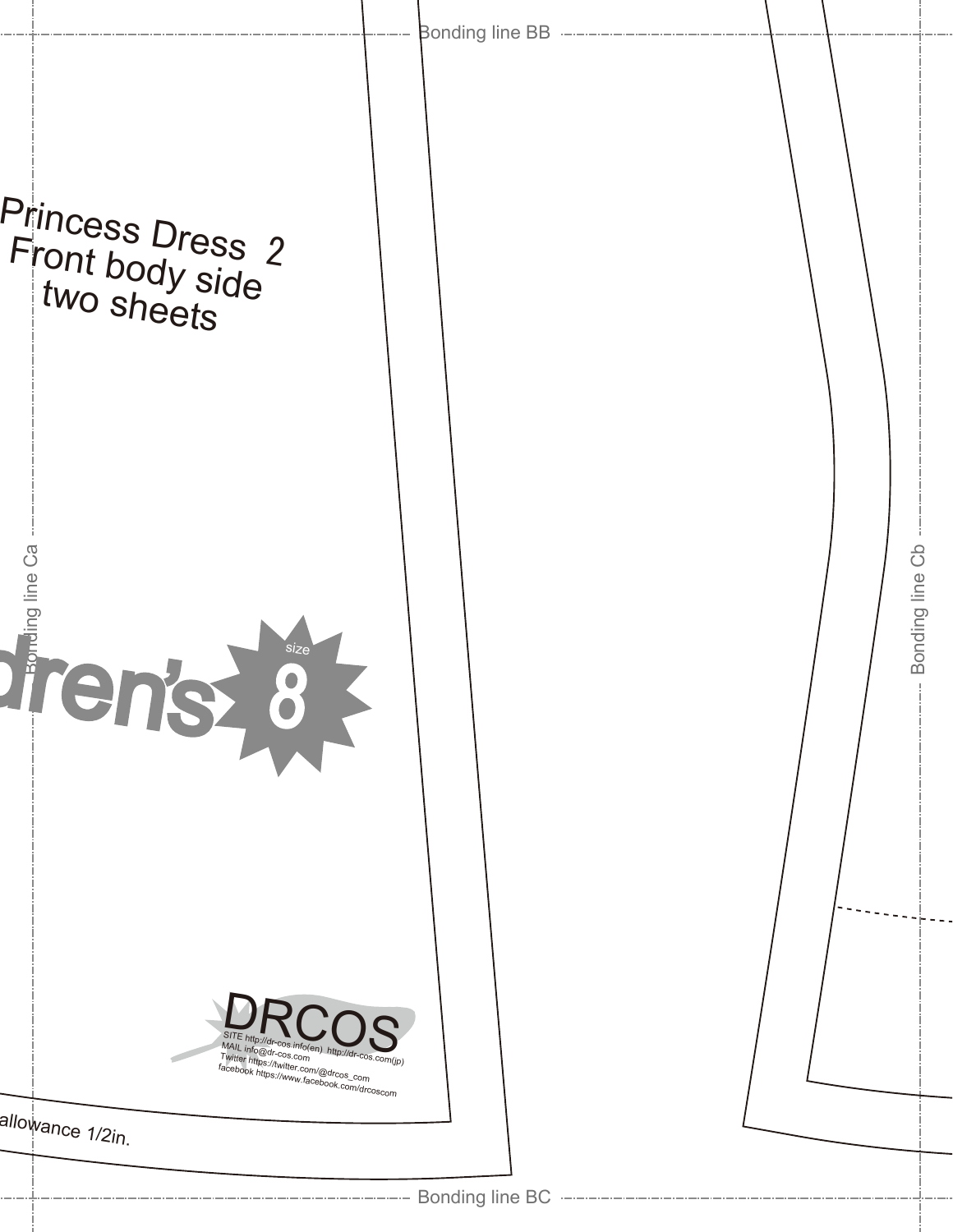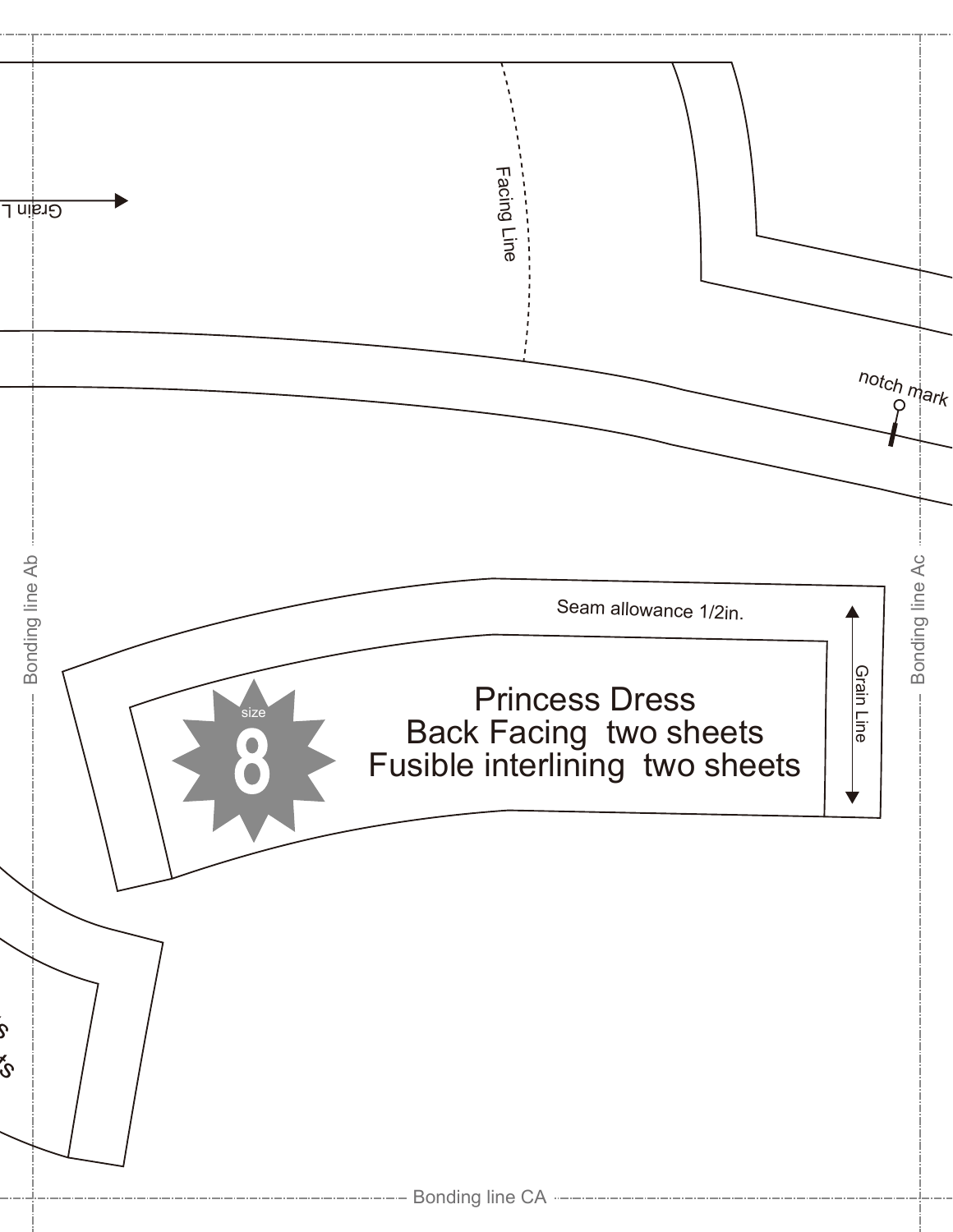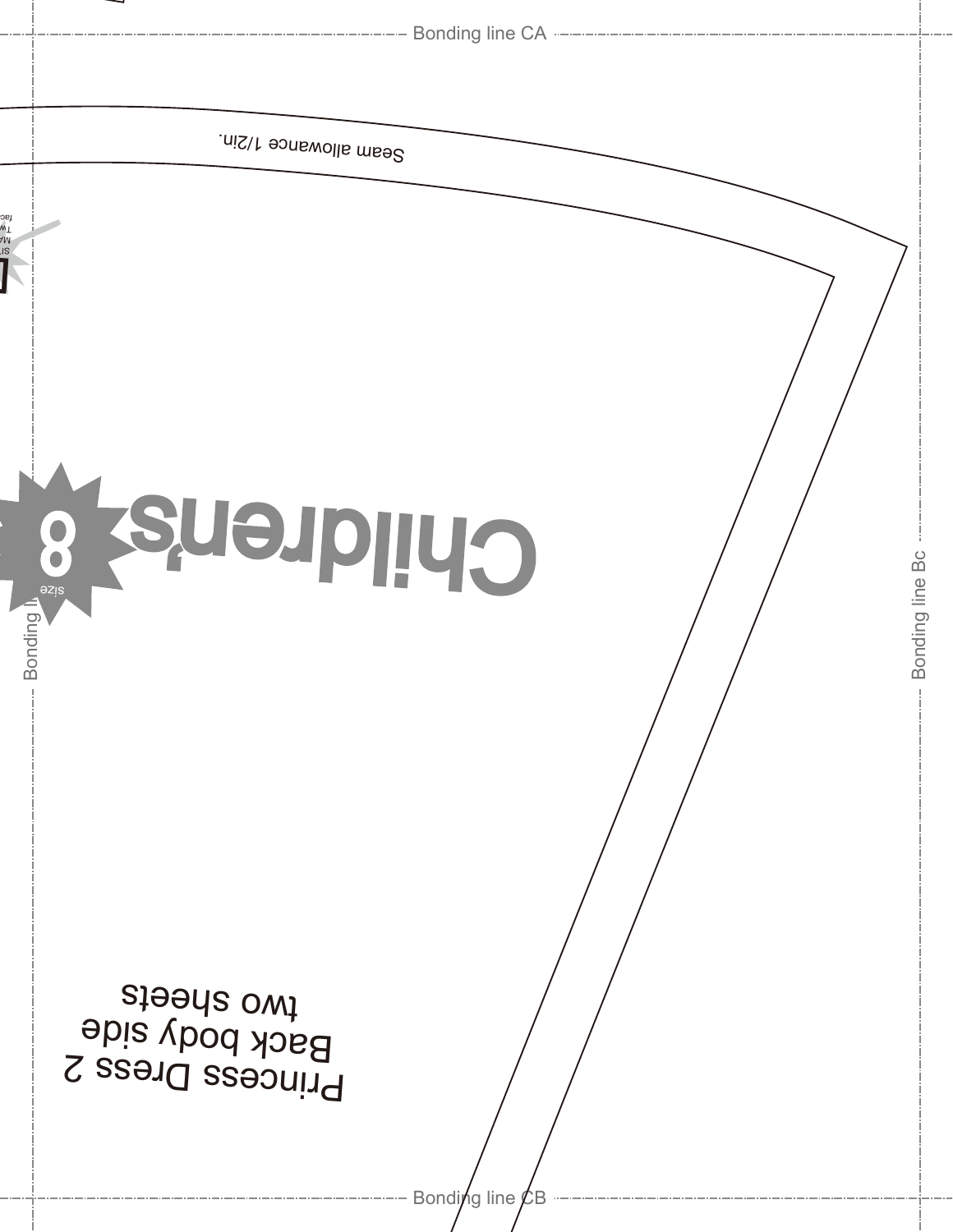- Bondi $\not$ g line  $\not\!\! E$ B Grain Line Bonding line Cb --Bonding line Cc -Bonding line Cb Bonding line Cc **Facing Line** ------------ Bonding line CC --------------------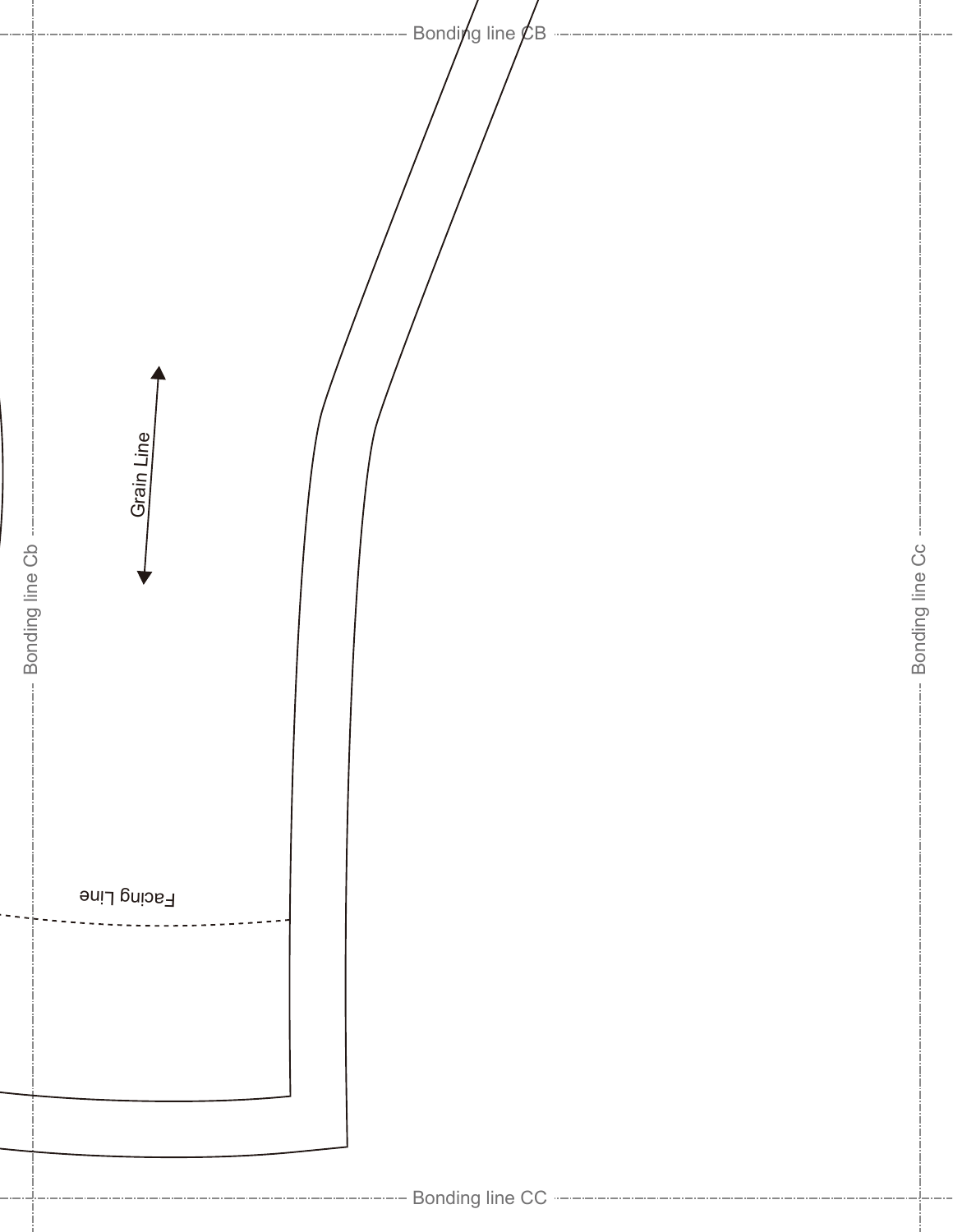